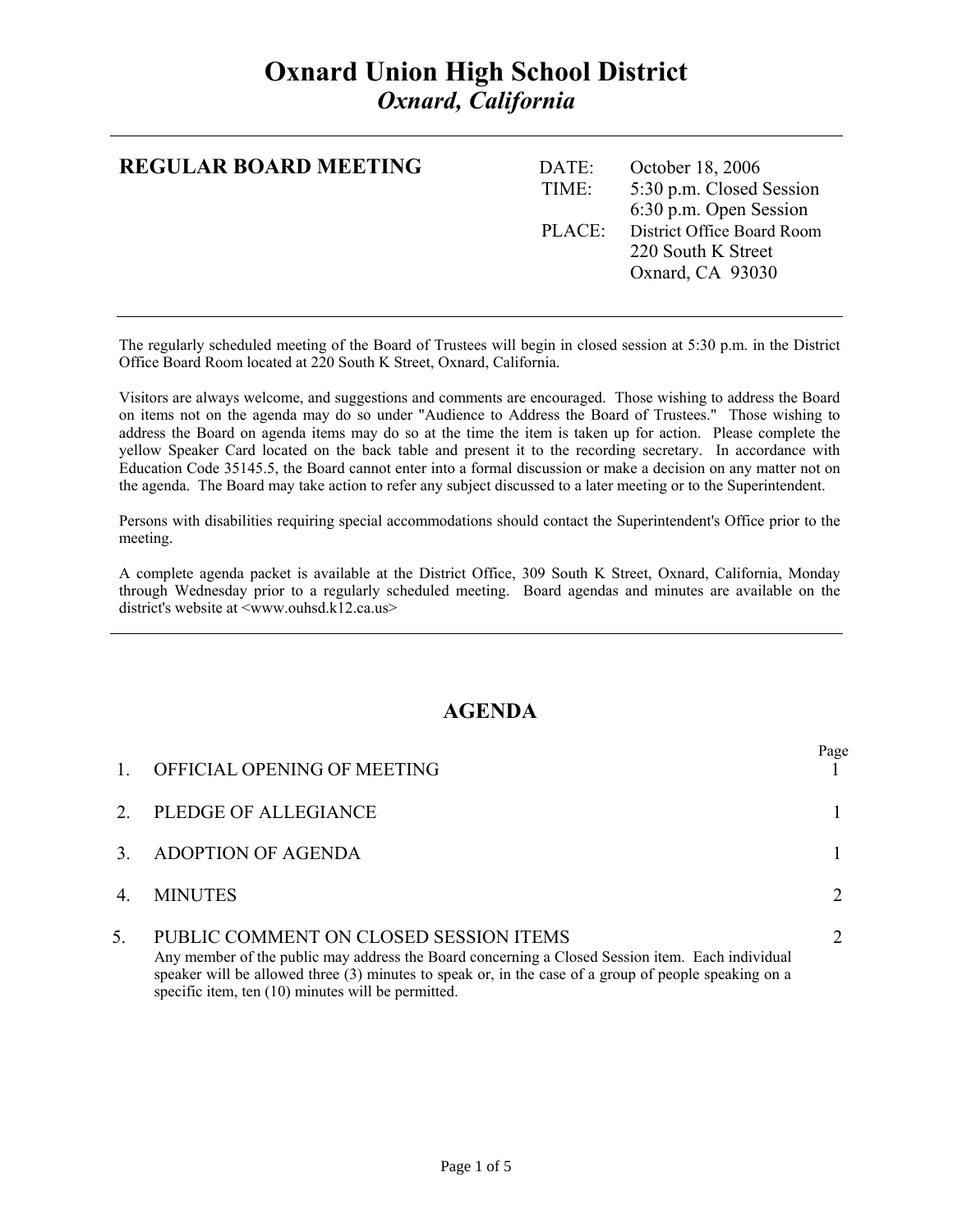### 6. CLOSED SESSION

During this time, the Board may adjourn to Closed Session to discus confidential material relating to the items listed below.

|                             | A<br><b>B.</b>                                                                                                                                                                                                                                                                                                                                                                                                                                                                                                                                                                                                                                                                                  | Student Personnel [Education Code §35146, 48912, 48919]<br>Conference with Agency Labor Negotiator [Government Code §54957.6]<br>Employee Organization: California School Employees Association<br>(CSEA) - Campus Supervisor Unit<br>Employee Organization: Oxnard Federation of Teachers (OFT) - | $\overline{2}$<br>$\overline{2}$ |
|-----------------------------|-------------------------------------------------------------------------------------------------------------------------------------------------------------------------------------------------------------------------------------------------------------------------------------------------------------------------------------------------------------------------------------------------------------------------------------------------------------------------------------------------------------------------------------------------------------------------------------------------------------------------------------------------------------------------------------------------|----------------------------------------------------------------------------------------------------------------------------------------------------------------------------------------------------------------------------------------------------------------------------------------------------|----------------------------------|
|                             | $C_{\cdot}$                                                                                                                                                                                                                                                                                                                                                                                                                                                                                                                                                                                                                                                                                     | Certificated Unit<br>Public Employee Discipline/Dismissal/Release [Government Code §54957<br>One (1) Case                                                                                                                                                                                          | $\overline{2}$                   |
| 7.                          |                                                                                                                                                                                                                                                                                                                                                                                                                                                                                                                                                                                                                                                                                                 | RECONVENE IN PUBLIC: REPORT OF CLOSED SESSION ACTION                                                                                                                                                                                                                                               | 3                                |
| 8.<br><b>PUBLIC HEARING</b> |                                                                                                                                                                                                                                                                                                                                                                                                                                                                                                                                                                                                                                                                                                 |                                                                                                                                                                                                                                                                                                    |                                  |
|                             | A.                                                                                                                                                                                                                                                                                                                                                                                                                                                                                                                                                                                                                                                                                              | California School Employees Association (CSEA) Initial Contract Proposal                                                                                                                                                                                                                           | $\overline{3}$                   |
|                             | <b>B.</b>                                                                                                                                                                                                                                                                                                                                                                                                                                                                                                                                                                                                                                                                                       | to the Oxnard Union High School District - Campus Supervisor Unit #260<br>Oxnard Federation of Teachers (OFT) Initial Contract Proposal to the<br>Oxnard Union High School District - Certificated Unit                                                                                            | 3                                |
| 9.                          | AUDIENCE TO ADDRESS BOARD OF TRUSTEES<br>Those persons wishing to address the Board may do so at this time by completing a yellow Speaker<br>Card, located on the back table, and presenting it to the recording secretary. Please address your<br>comments to the Board President and state your name and address. Individual presentations are<br>limited to three (3) minutes each, or in the case of a group of people speaking on a specific items, ten<br>(10) minutes will be permitted. Please refer to the complete text of Oxnard Union High School<br>District Board Policy 910: Procedures for Communicating with the Board of Trustees, located in the<br>front of the Board book. |                                                                                                                                                                                                                                                                                                    | 3                                |
| 10.                         |                                                                                                                                                                                                                                                                                                                                                                                                                                                                                                                                                                                                                                                                                                 | <b>SUPERINTENDENT'S REPORTS</b>                                                                                                                                                                                                                                                                    |                                  |
|                             | A.                                                                                                                                                                                                                                                                                                                                                                                                                                                                                                                                                                                                                                                                                              | Board Recognition: Oxnard High School AVID Students<br>Carlos Martinez<br>Arshdeep Kaur                                                                                                                                                                                                            | $\overline{4}$                   |
|                             | B.                                                                                                                                                                                                                                                                                                                                                                                                                                                                                                                                                                                                                                                                                              | Receipt of Initial Contract Proposals: Oxnard Union High School District<br>• Campus Supervisors Unit $#260$<br>Certificated Unit                                                                                                                                                                  | $\overline{4}$                   |
|                             | C.                                                                                                                                                                                                                                                                                                                                                                                                                                                                                                                                                                                                                                                                                              | Regular Report: Facilities and Modernization                                                                                                                                                                                                                                                       | 4                                |
|                             | D.<br>Ε.                                                                                                                                                                                                                                                                                                                                                                                                                                                                                                                                                                                                                                                                                        | Regular Report: Timeline for New School Construction<br>General District Update: Superintendent Jody Dunlap                                                                                                                                                                                        | $\overline{4}$<br>$\overline{4}$ |
|                             | F.                                                                                                                                                                                                                                                                                                                                                                                                                                                                                                                                                                                                                                                                                              | Regular Report: Student Representative to the Board, Melissa Ramirez                                                                                                                                                                                                                               | $\overline{4}$                   |
|                             |                                                                                                                                                                                                                                                                                                                                                                                                                                                                                                                                                                                                                                                                                                 |                                                                                                                                                                                                                                                                                                    |                                  |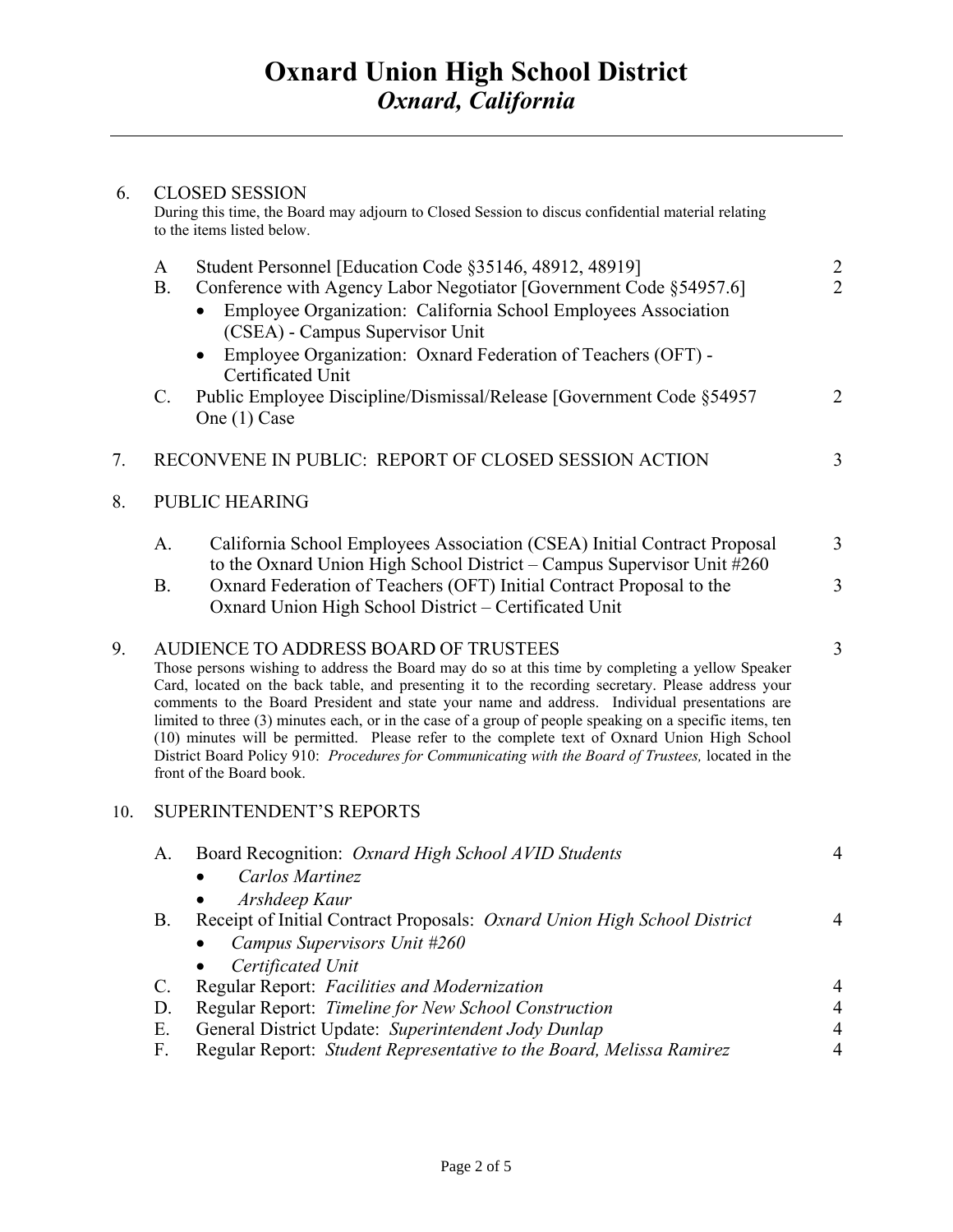## 11. CONSENT CALENDAR

| A.          | Consideration of Approval of Certificated and Classified Personnel                                                                                        | $\frac{5}{5}$  |
|-------------|-----------------------------------------------------------------------------------------------------------------------------------------------------------|----------------|
| <b>B.</b>   | Consideration of Approval of Purchase Orders                                                                                                              |                |
| $C_{\cdot}$ | Consideration of Approval of Non-Public School Placement for Student Case                                                                                 | 5              |
|             | Numbers Fifteen through Seventeen, 06/07, According to the Recommendation                                                                                 |                |
|             | of the Students' IEP Teams and the Director of Special Education                                                                                          | 6              |
| D.          | Consideration of Approval of Student Expulsions by Voluntary Agreement of<br>the School Principal, the Student, and the Students' Parent/Guardian, as per |                |
|             | Board Policy 5144, Section 22                                                                                                                             |                |
| Ε.          | Consideration of Approval of Student Expulsion by Recommendation of the                                                                                   | 6              |
|             | <b>Administrative Panel</b>                                                                                                                               |                |
| F.          | Consideration of Approval of Additional Graduates, Class of 2006                                                                                          | 6              |
| G.          | Consideration of Approval of Trip Requests:                                                                                                               | $\overline{7}$ |
|             | Oxnard High School for 47 Students and 15 Chaperones to Attend Musical                                                                                    |                |
|             | Performance and Cultural Exchange, Vancouver, Canada, April 6-13, 2007                                                                                    |                |
|             | With No Loss of Instructional Time                                                                                                                        |                |
|             | Adolfo Camarillo High School for 16 Students and 5 Chaperones to Attend                                                                                   |                |
|             | National Model United Nations Competition, New York, New York,                                                                                            |                |
|             | March 6-11, 2007 With 3 Days Loss of Instructional Time                                                                                                   |                |
| H.          | Consideration of Approval of Proposed Job Description Revisions                                                                                           | $\tau$         |
|             | Certificated Management: Assistant Principal                                                                                                              |                |
|             | Certificated Management: Dean of Student Accountability                                                                                                   |                |
|             | <b>Classified: Duplicating Machine Operator</b>                                                                                                           |                |
|             | Confidential: Executive Assistant to the Superintendent                                                                                                   |                |
| $I_{\cdot}$ | Consideration of Approval of Student Teacher Agreement between California                                                                                 | 8              |
|             | Lutheran University and Oxnard Union High School District, Effective                                                                                      |                |
|             | August 1, 2006 through July 31, 2007                                                                                                                      |                |
| J.          | Consideration of Approval of Quarterly Report of Administrative                                                                                           | 8              |
| K.          | Regulation $1312.4(a)$ – Williams Uniform Complaint Procedures                                                                                            | 9              |
|             | Consideration of Approval of Notice of Completions:                                                                                                       |                |
|             | Channel Islands Roofing, Inc. for the Roofing Project at<br>Adolfo Camarillo High School                                                                  |                |
|             | Enterprise Construction, Inc. for the Renovation of the Football Stadium                                                                                  |                |
|             | at Channel Islands High School                                                                                                                            |                |
|             | Hughes General Engineering for Modernization-Phase B at                                                                                                   |                |
|             | Adolfo Camarillo High School                                                                                                                              |                |
| L.          | Consideration of Approval of Notice of Authorization with Dolinka Group for                                                                               | 9              |
|             | Enrollment Projection and Attendance Boundary Consulting Services                                                                                         |                |
| M.          | Consideration of Approval of Agreement with Taylor Publishing Company for                                                                                 | 9              |
|             | the Production of Puente High School's Yearbook                                                                                                           |                |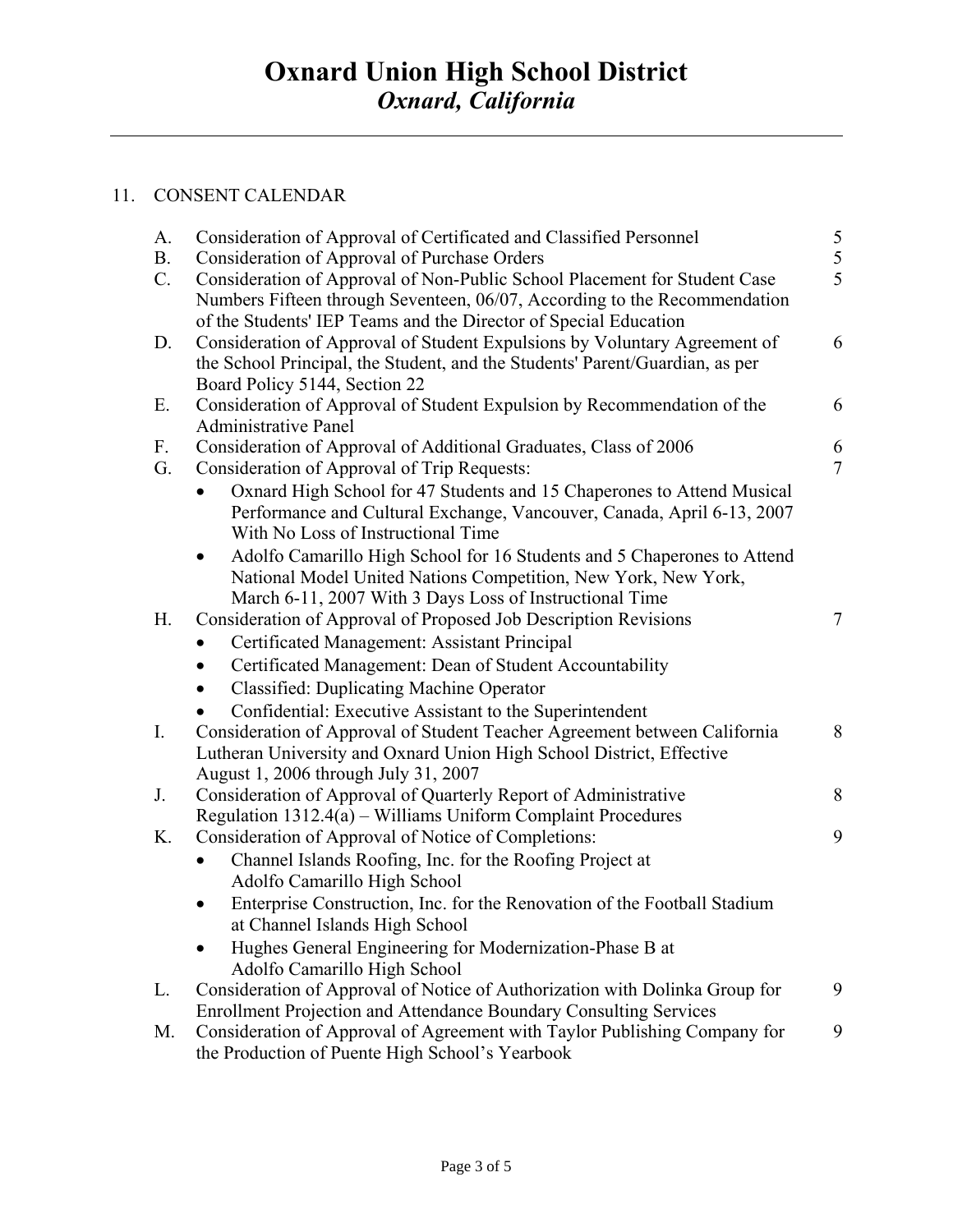#### 11. CONSENT CALENDAR Continued

 $12.$ 

|     | N.          | Consideration of Renewal of Agreement with Pleasant Valley School District                                                                                                                                                                                             | 10 |
|-----|-------------|------------------------------------------------------------------------------------------------------------------------------------------------------------------------------------------------------------------------------------------------------------------------|----|
|     | O.          | to Provide Transportation Services for Special Education Students<br>Consideration of Approval of Agreement with Pleasant Valley School District<br>for the Provision of Vehicle Fuel                                                                                  | 10 |
|     | $P_{\cdot}$ | Consideration of Renewal of Special Services Agreement with School Services<br>of California, Inc., for Fiscal and Budget Services, with Addendum A                                                                                                                    | 10 |
|     | Q.          | Consideration of Renewal of Special Services Agreement with School Services<br>of California, Inc. for Legislative Advocacy                                                                                                                                            | 11 |
|     | R.          | Consideration of Approval of Cooperative Agreement With the County of Ventura<br>for Drainage Improvements in Front of Rio Mesa High School                                                                                                                            | 11 |
|     | S.          | Consideration of Approval of Agreement with Jersey Mike's Sub for Vocational<br>Training of Special Education Students                                                                                                                                                 | 11 |
|     | T.          | Disposal of Surplus Property                                                                                                                                                                                                                                           | 12 |
|     | U.          | Donations                                                                                                                                                                                                                                                              | 12 |
|     | V.          | Consideration of Approval of a 50-50 Match Funding for Replacement of<br>Oxnard High School's Gymnasium Sound System                                                                                                                                                   | 12 |
|     | W.          | Consideration of Approval of Memorandum of Understanding Between Parent<br>Institute for Quality Education and Pacific View High School for Parent<br><b>Training Services</b>                                                                                         | 13 |
|     | Х.          | Consideration of Approval of Resolution No. 06-42, Application to Apply for<br>the Lower-Emission School Bus Program                                                                                                                                                   | 13 |
|     | Υ.          | Consideration of Adoption of Resolution No. 06-43 Supporting Proposition 86:<br>Tobacco Tax Act of 2006                                                                                                                                                                | 13 |
|     | Z.          | Consideration of Approval of Agreements with Ventura County Office of<br>Education for R.O.P. Teachers for Culinary Arts, Environmental Horticultural<br>Science, Hospitality & Tourism, Photo Communications, Production Technology,<br>and Video Production Programs | 14 |
|     |             | AA. Consideration of Adoption of Resolution No. 06-44, Voter Registration and<br><b>Participation Month</b>                                                                                                                                                            | 14 |
|     |             | BB. Consideration of Adoption of Resolution No, 06-45 Supporting Proposition 1D:<br>Kindergarten-University Public Education Facilities Bond Act of 2006                                                                                                               | 14 |
| 12. |             | <b>ACTION ITEMS</b>                                                                                                                                                                                                                                                    |    |
|     | A.          | Consideration of Approval of Proposed Classified Job Description of Web and<br>Multimedia Coordinator                                                                                                                                                                  | 15 |
|     | <b>B.</b>   | Consideration of Approval of Program Plan for AB 1802 – Comprehensive<br>Counseling Services and Certificated Job Description                                                                                                                                          | 15 |
|     |             | Consideration of Approval of Certificated, Classified and Paraducators'                                                                                                                                                                                                | 16 |